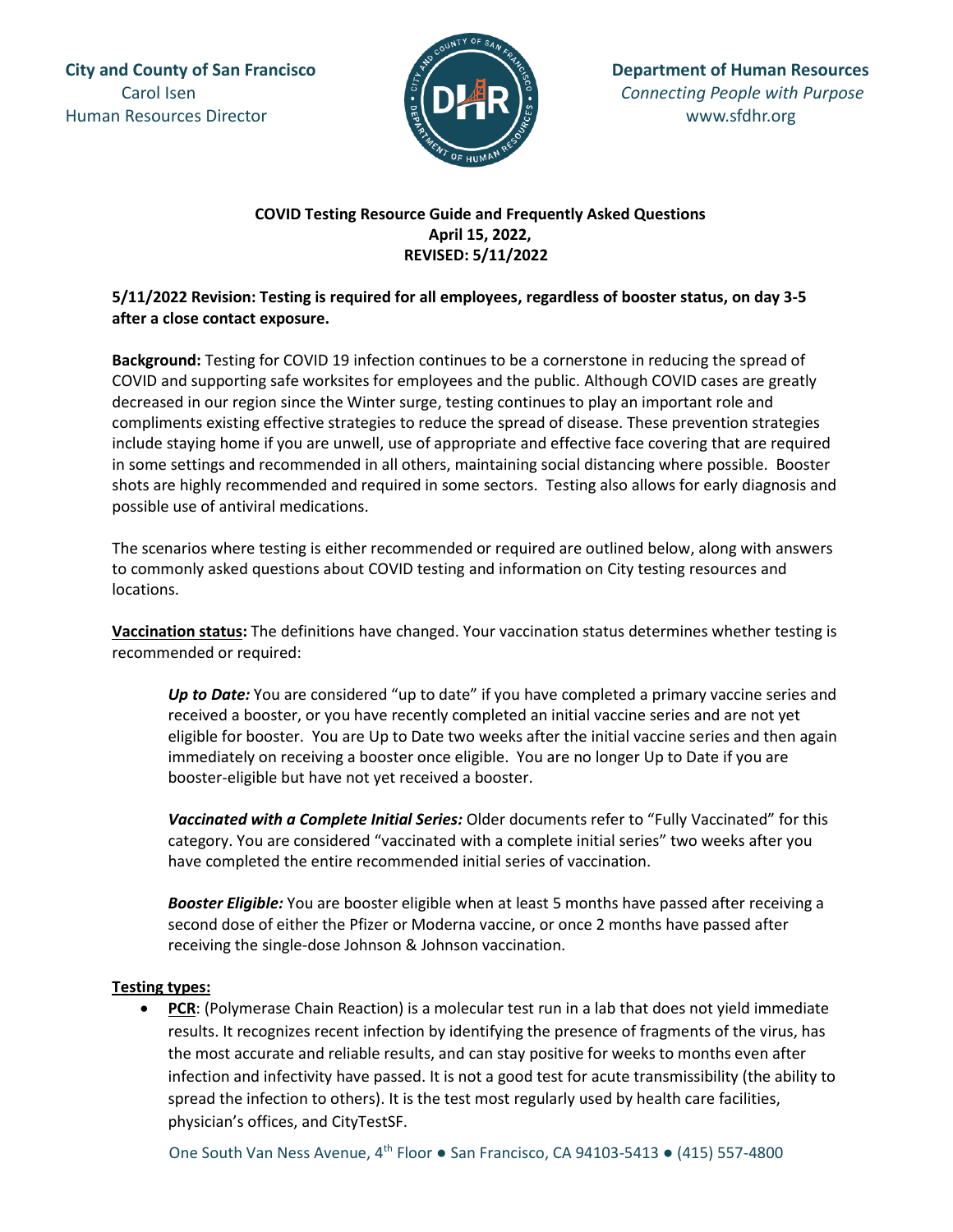• **Rapid antigen test**: This is a test that looks for the presence of proteins from the COVID-19 virus. Many varieties are offered for self-administration and home use. They do not take a lab for processing and yield results within 15-30 min. Used broadly by schools, for travel, and for sports, it reflects active infection and transmissibility. It can have more false results, usually from testing too early, where it does not recognize an early infection. It is more accurate at showing when a person is no longer infectious by giving a negative result after confirmed infection, whether tested previously by a PCR or rapid test. Departments may order rapid tests through the normal contracting process.

### **When to use**:

- **PCR**: **Required** for any workplace-originating infection that may result in a workers compensation claim. Once PCR result is positive: do not retest again with a PCR for 90 days since it may stay positive even though the person is no longer infectious.
- **Rapid Antigen Test** is required in several settings:
	- A. For COVID positive employee who seeks to leave isolation early, test on day 5. If negative, they can return to work on day 6.
	- B. After a close contact exposure, all employees may continue to work but are required to test on day 3-5 regardless of booster status.
	- C. For those required by the local Health Officer order to get a booster and who are booster eligible but not yet up-to-date, testing is required weekly or twice weekly, depending on the setting, along with indoor masking at all times during the interim period before receiving booster Employees must test twice weekly in healthcare and high-risk settings and weekly for all other settings.

#### **Who can administer:**

If testing is required to allow an employee back to the worksite early from quarantine, or after a close contact in a fully vaccinated employee, results must be observed either onsite in person or via telehealth. Your department will identify who will confirm results, this does not take specific training, rather the confirmation of results.

#### **Upload your results into People & Pay:**

If you are required to obtain a test for any of the reasons listed above, employees must upload the results into People & Pay using the Employee Gateway. Link to instructions: [https://sfemployeeportalsupport.sfgov.org/support/solutions/articles/11000077233-how-to-submit-your-](https://sfemployeeportalsupport.sfgov.org/support/solutions/articles/11000077233-how-to-submit-your-covid-19-or-booster-vaccine-status-via-the-sf-employee-portal)

[covid-19-or-booster-vaccine-status-via-the-sf-employee-portal](https://sfemployeeportalsupport.sfgov.org/support/solutions/articles/11000077233-how-to-submit-your-covid-19-or-booster-vaccine-status-via-the-sf-employee-portal)

## **Frequently Asked Questions**

## **Returning to the worksite:**

**Can I get tested for a close contact exposure if that exposure was not at work?** Yes, in order to have a workplace that is free of COVID risk, testing between days 3 and 5 after the last exposure is required regardless of your booster status. Unless the employee has COVID-19 symptoms, they should continue to work.

**What rapid test results are required?** Tests are required in three key situations.

- A negative test is required for any employee to shorten their isolation from 10 days after contracting COVID (meaning they have a positive test or developed symptoms).
- A negative test is required after a close contact exposure for any employee on day 3-5.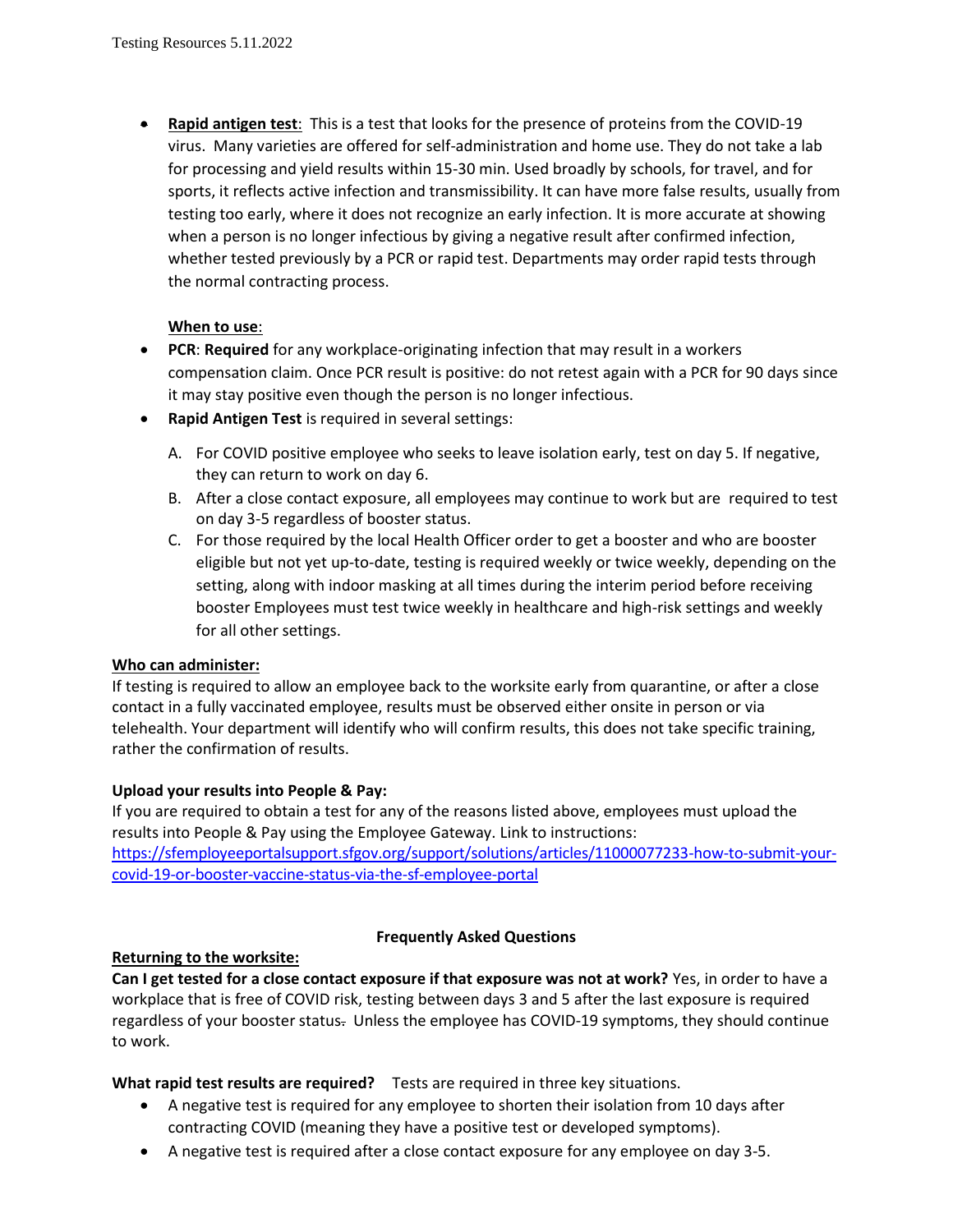• A negative test is required, either weekly or twice weekly, to work in settings for employees required by the local Health Officer order to be vaccinated and boosted once eligible.

**Where are test results recorded?** Employees will enter their own test results in the People and Pay system using the Employee Gateway. The employee will also upload a photo of a home-test kit result or a copy/photo of the lab report. The Department HR professional may assist with this.

**Do I need a PCR if I have a home rapid test that is positive?** Only if this was a worksite contracted case and possible workers compensation claim. If so, you will need to confirm with a documented positive PCR, otherwise your rapid results can be shared with you supervisor and uploaded to People and Pay.

**I had a workplace close contact exposure, what leave do I use?** For most settings, regardless of booster status, you may continue reporting to work as long as you do not have any symptoms.

**I am an employee who is required to get a booster, can I keep testing instead of getting a booster?** No. Testing is used for employees who are booster eligible but have not yet received a booster. The testing requirement does not extend the deadline for receipt of a booster.

**Can my employer require me to come into the worksite for a test?** Yes, where tests are required in order to stay at the worksite or to return early after a positive test when you are not having symptoms. Employees who refuse to participate in required testing will not be allowed on site and must use their accrued leave (not COVID leave) for their absence.

#### **COVID tests for symptoms:**

What if I develop symptoms? Do not come to work, (or if you feel ill at work, leave work) and seek testing from your healthcare provider or CityTestSF, or use a Rapid Antigen test.

**What test types are allowed?** PCR and Rapid Antigen tests are useful for diagnosing COVID. Other types of tests such as antibody tests have no role.

**When should I do a rapid home test?** Ideally day 3 or later after exposure. Testing too soon can give a false negative result.

**What if I have symptoms and my rapid home test is negative?** If symptoms persist, retest with a home kit a day or two later or get a PCR test. Testing too early with a rapid test can be negative when indeed there is infection. If testing is negative, and you still have symptoms, consult with your own health care provider.

**Where can I obtain a test?** Your department may have rapid tests available, just ask your HR professional. Local pharmacies and markets are now well stocked with Rapid Antigen tests. You may also order four free home test kits per household directly from the US Government through the postal service link: special.usps.com/testkits.

Your healthplan may also reimburse you if you had to purchase the Rapid Antigen kit yourself: link https://sfhss.org/news/health-plan-reimbursements-covid-home-test-kits.